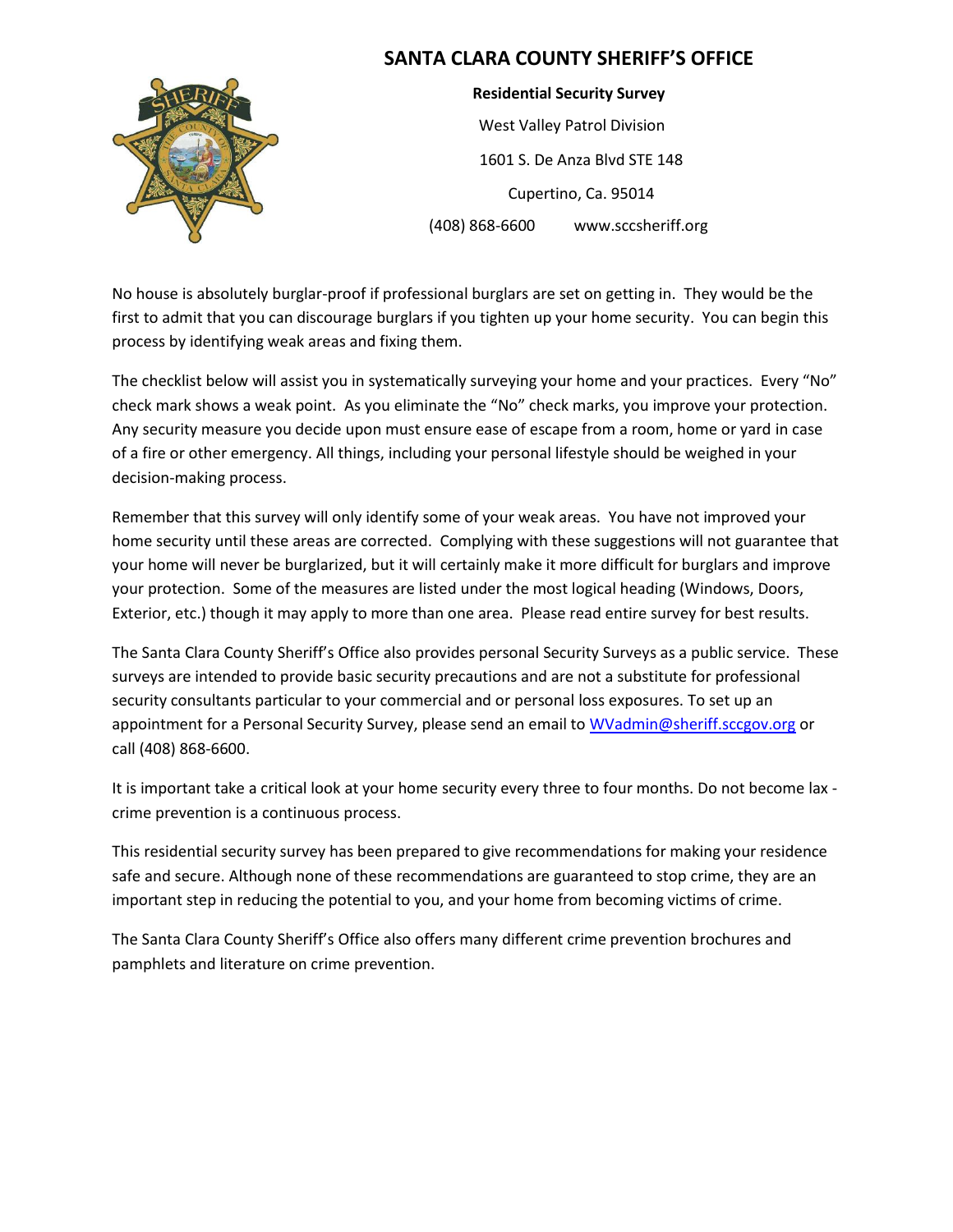

#### **Residential Security Survey**

West Valley Patrol Division

1601 S. De Anza Blvd STE 148

Cupertino, Ca. 95014

| <b>YES</b> | <b>NO</b> | <b>CHILD SAFETY AT HOME</b>                                                                        |
|------------|-----------|----------------------------------------------------------------------------------------------------|
|            |           | Will you be home or will there be other responsible adult supervision for your<br>children?        |
|            |           | Do you have smoke detectors on all the floors in your home, and do they work?                      |
|            |           | If guns are on the premises, are they stored & locked safely? And ammunition locked<br>separately? |
|            |           | Are prescription drugs, alcohol, and other medicines or vitamins locked up?                        |
|            |           | Are all cleaning supplies, chemicals, matches, and flammable liquids properly stored?              |
|            |           | Do you have a fire escape plan and have you practiced with family members?                         |
|            |           | Will someone monitor the children's use of the Internet/and or telephone?                          |
|            |           | Are 9-1-1 and other emergency numbers posted by the phone?                                         |
|            |           | Have you trained your children how to handle someone at the door?                                  |
|            |           | Have you trained your kids to lock doors and windows?                                              |
|            |           | Do you show by example what you want your kids to do? (Actions speak louder than<br>words)         |
|            |           | Do your children know what to do in an emergency?                                                  |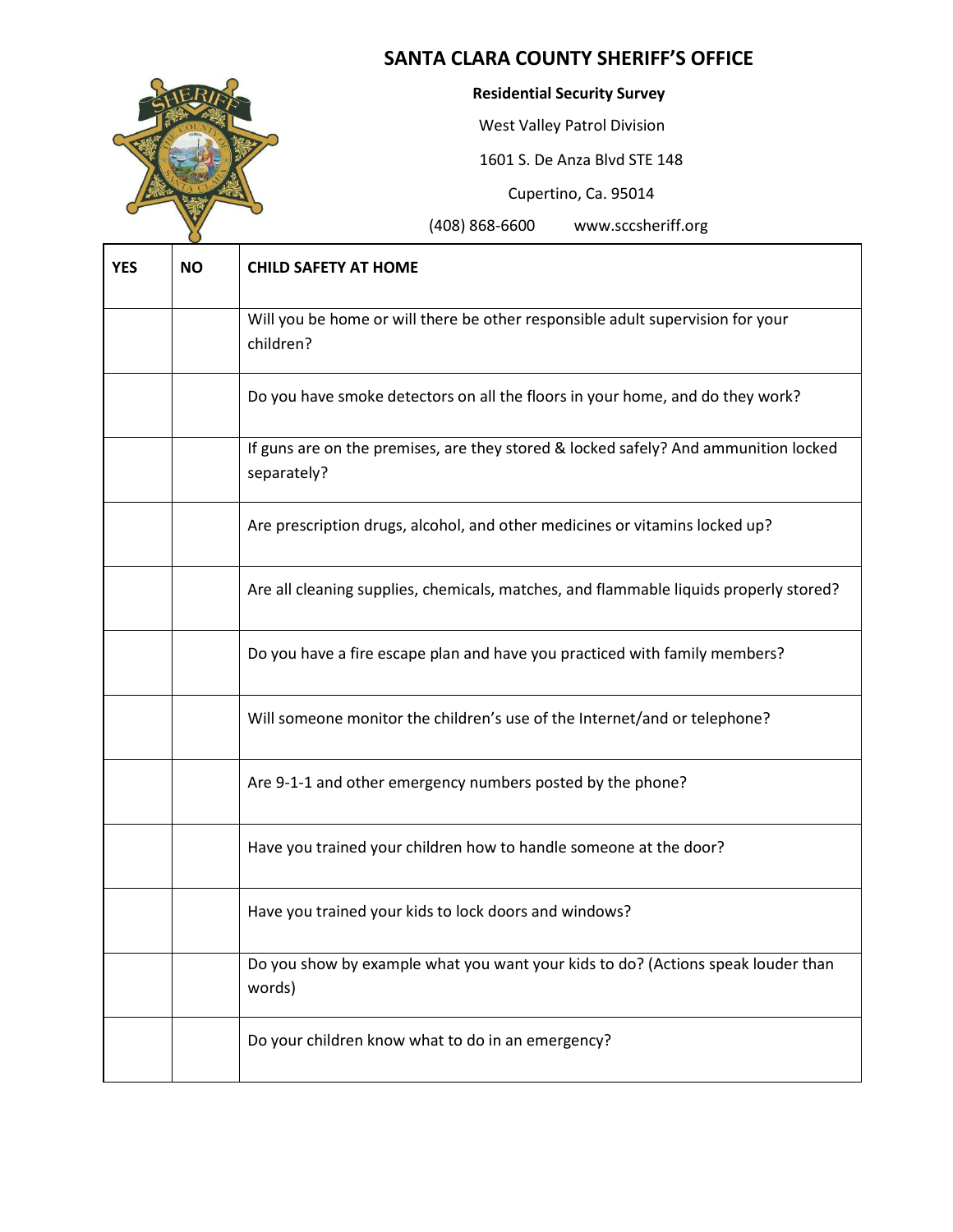

#### **Residential Security Survey**

West Valley Patrol Division

1601 S. De Anza Blvd STE 148

Cupertino, Ca. 95014

| <b>YES</b> | <b>NO</b> | <b>EXTERIOR OF THE HOME</b>                                                                                                                                                                                         |
|------------|-----------|---------------------------------------------------------------------------------------------------------------------------------------------------------------------------------------------------------------------|
|            |           | Are entry areas unobstructed by shrubbery and other décor to permit maximum                                                                                                                                         |
|            |           | visibility by your neighbors?                                                                                                                                                                                       |
|            |           | Are your trees and shrubs trimmed to eliminate hiding places?                                                                                                                                                       |
|            |           | Are plants cut below windowsill level, and no more than 2 feet tall?                                                                                                                                                |
|            |           | Are lighting fixture protective-lenses vandal-resistant?                                                                                                                                                            |
|            |           | Have you made sure that low mounted lighting cannot be compromised by simply<br>unscrewing a bulb?                                                                                                                  |
|            |           | Are lights installed around the perimeter of the home?                                                                                                                                                              |
|            |           | Are lights installed around the perimeter of the home controlled by photocell or motion<br>detector?                                                                                                                |
|            |           | Do the front, back or side porch lights illuminate equal more than a 60 Watt bulb?                                                                                                                                  |
|            |           | Is your house number illuminated and easily visible from the street during all hours of<br>the day?                                                                                                                 |
|            |           | Do you also have street numbers on the curb?                                                                                                                                                                        |
|            |           | Have you made it more difficult for the burglar by locking up your ladder, cutting tree<br>limbs, avoiding trellises, sheds and drain pipes that can be used as a ladder for access to<br>the second floor or roof? |
|            |           | Have you taken your name(s) off the outside of your home?                                                                                                                                                           |
|            |           | Are telephone and power lines to the home located high enough so they are not easily<br>accessible?                                                                                                                 |
|            |           | Are electrical switch boxes secured?                                                                                                                                                                                |
|            |           | Are your side gates kept locked when not in use?                                                                                                                                                                    |
|            |           | Do you have a locking mailbox?                                                                                                                                                                                      |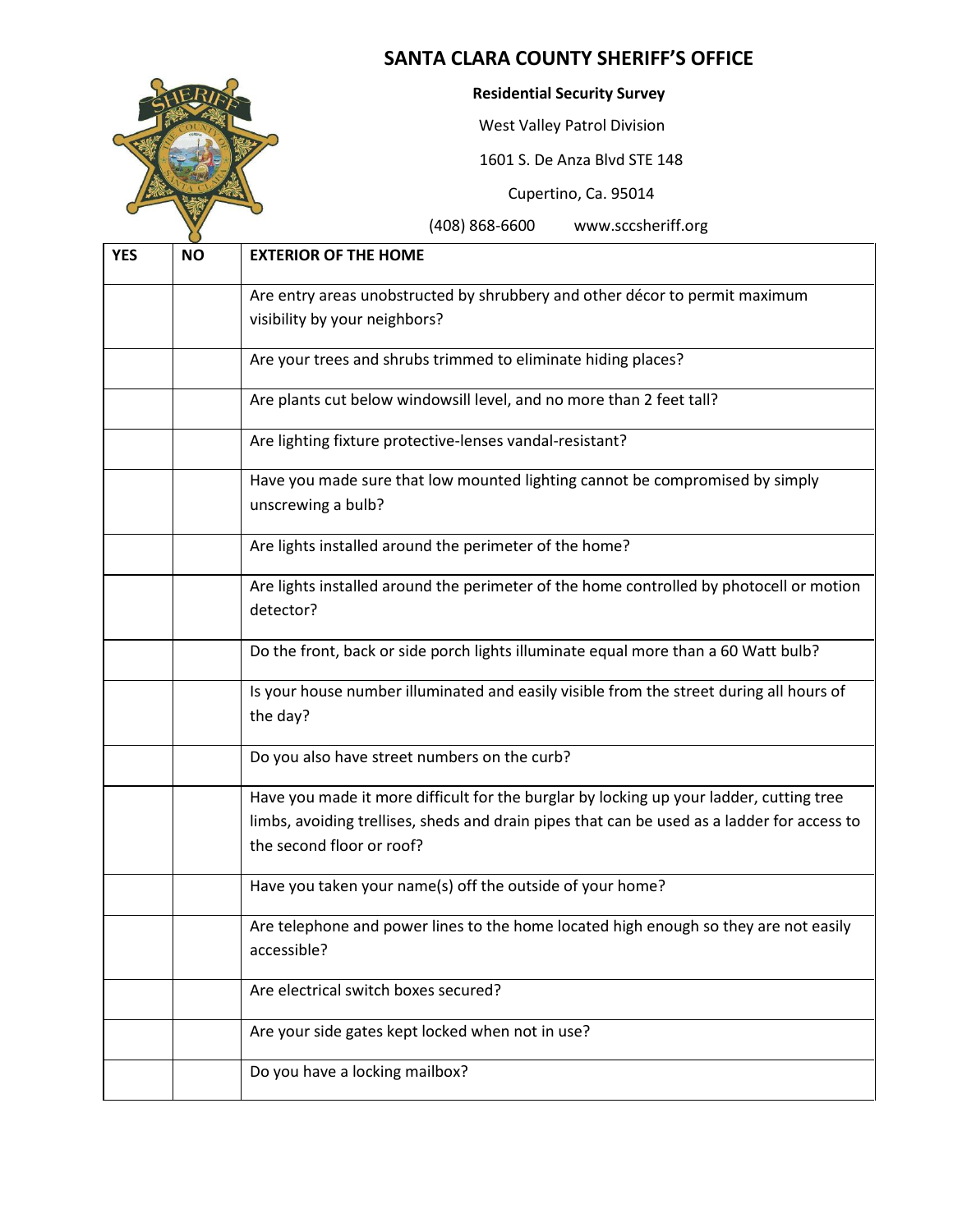

#### **Residential Security Survey**

West Valley Patrol Division

1601 S. De Anza Blvd STE 148

Cupertino, Ca. 95014

|  | Do you lock auxiliary buildings on your property when not in use?                                                                                        |
|--|----------------------------------------------------------------------------------------------------------------------------------------------------------|
|  | Are all areas around your home lighted, so intruders could not get concealment?                                                                          |
|  | Privacy fences make it easy for a thief to gain entry unseen by neighbors, if you have<br>one, have you taken other precautions such as an alarm system? |
|  | Do you regularly do security maintenance around your home, i.e. - make sure lights are<br>working, cutting back tree limbs etc.                          |

| <b>YES</b> | <b>NO</b> | <b>WINDOWS</b>                                                                                                |
|------------|-----------|---------------------------------------------------------------------------------------------------------------|
|            |           | Are all windows equipped with auxiliary locks or pinned?                                                      |
|            |           | Have you replaced or secured louvered windows?                                                                |
|            |           | Are your window locks properly and securely mounted?                                                          |
|            |           | Do you keep your windows locked when they are shut?                                                           |
|            |           | Do you have good, secure locks on garage windows?                                                             |
|            |           | Do you have garage windows covered with curtains or blinds?                                                   |
|            |           | Are you as careful of basement and second floor windows as you are of those on the<br>first floor?            |
|            |           | Are window air conditioners anchored and protected by steel grillwork to prevent<br>removal from the outside? |
|            |           | Can windows left open for ventilation be secured?                                                             |
|            |           | Have screws been installed in the tracks of horizontal sliding glass windows?                                 |
|            |           | Have crank handles been removed from casement windows?                                                        |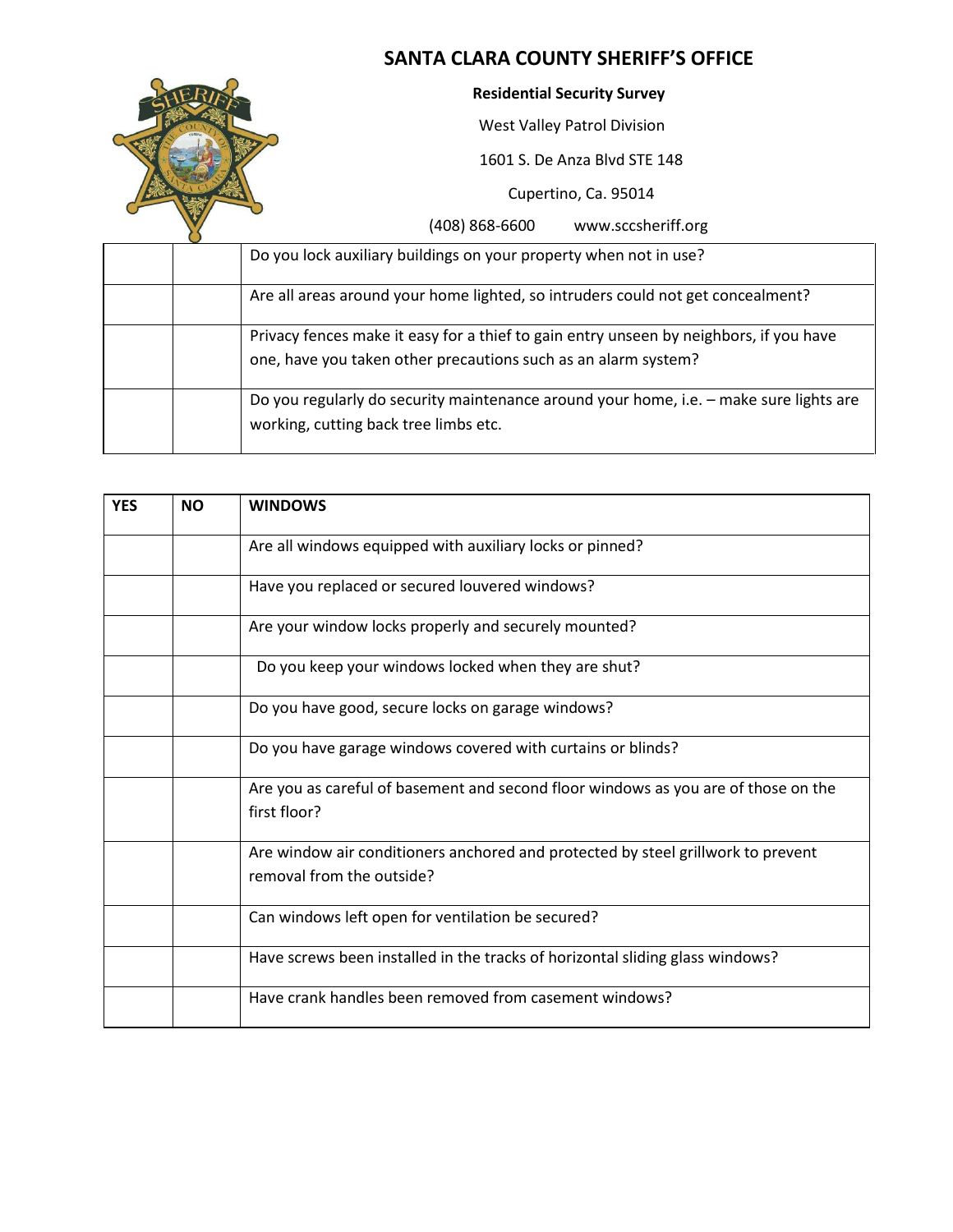

**Residential Security Survey**

West Valley Patrol Division

1601 S. De Anza Blvd STE 148

Cupertino, Ca. 95014

| <b>YES</b> | <b>NO</b> | <b>DOORS</b>                                                                                                                                                                   |
|------------|-----------|--------------------------------------------------------------------------------------------------------------------------------------------------------------------------------|
|            |           | Do doors fit tightly within their door frames?                                                                                                                                 |
|            |           | Have you changed the locks or have had them re-keyed since the last tenant?                                                                                                    |
|            |           | Do all locks work smoothly?                                                                                                                                                    |
|            |           | Does the deadbolt extend sufficiently into the strike plate/door jamb?                                                                                                         |
|            |           | Do you have an alarm system?                                                                                                                                                   |
|            |           | Is the alarm system monitored?                                                                                                                                                 |
|            |           | Does the alarm system cover perimeter windows and doors as well as motion?                                                                                                     |
|            |           | Do you plan so that you do not need to "hide" a key under the doormat or similar place?                                                                                        |
|            |           | Do you know everyone who has a key to your house? (So they are not in the possession                                                                                           |
|            |           | of previous owners or previous friends)                                                                                                                                        |
|            |           | Are your exterior doors of solid core construction?                                                                                                                            |
|            |           | Do entry doors have at least a 190 degree wide-angle viewer?                                                                                                                   |
|            |           | Do exterior doors have cylinder type dead bolt locks with at least a 1" throw and<br>beveled cylinder guard?                                                                   |
|            |           | Are the door strike plates (the jamb fastening device that receives the bolt in the locking<br>position) installed with screws that at least penetrate the door jamb 3 inches? |
|            |           | Can all of your doors (basement, porch, French or balcony) be securely locked?                                                                                                 |
|            |           | Do your basement doors have locks that allow you to isolate that part of your house?                                                                                           |
|            |           | Are all your locks, door frames and doors in good repair and able to withstand excessive<br>force?                                                                             |
|            |           | If the hinge pins are on the outside, are they non-removable?                                                                                                                  |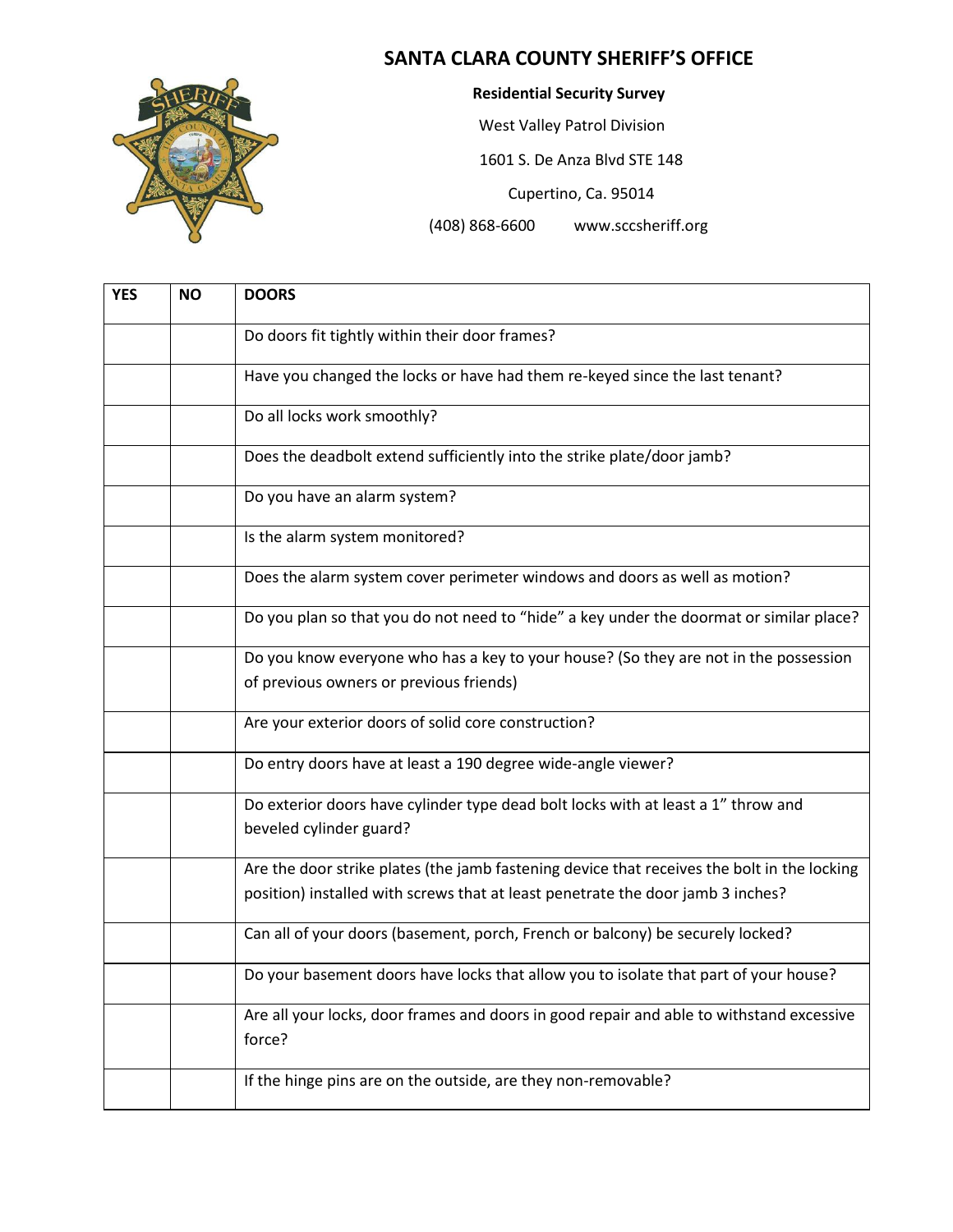

#### **Residential Security Survey**

West Valley Patrol Division

1601 S. De Anza Blvd STE 148

Cupertino, Ca. 95014

| Have screws been installed in the tracks of sliding glass doors, especially if they do not       |
|--------------------------------------------------------------------------------------------------|
| have an auxiliary locking mechanism?                                                             |
| Do all out-swinging doors have locking pins or non-removable hinges with pins?                   |
| Do sliding doors have an auxiliary lock that locks both the door panels together? Or do          |
| you have a lock that locks the active side to the frame?                                         |
| Can the overhead garage door be secured with a padlock, hasp or other auxiliary lock?            |
| Do you lock your garage doors whenever they are not in use?                                      |
| Does the overhead door have a track pad lock?                                                    |
| Do you lock your garage door leading into the house?                                             |
| Do you lock your car and take the keys out even when it is parked in your garage or<br>driveway? |
|                                                                                                  |
| If you have an animal door, can it be locked?                                                    |
| Are you careful not to leave garage door openers in vehicles parked outside?                     |
| Are all exterior accessible doors equipped with dead bolts?                                      |
| If there are glass panels in or near the doors are they reinforced in some way so that           |
| they cannot be shattered?                                                                        |
| Does the sliding glass door have a strong, working key lock?                                     |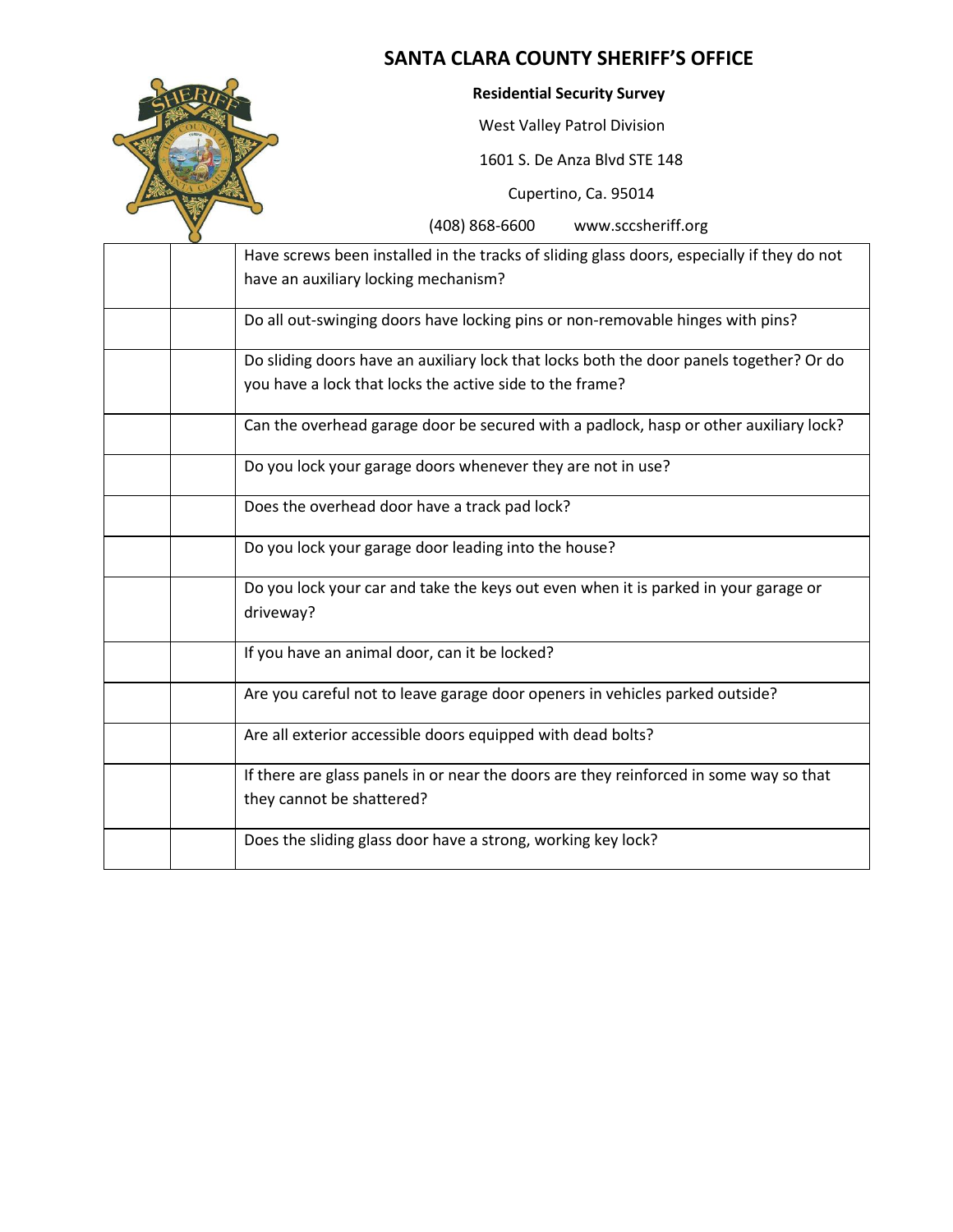

**Residential Security Survey**

West Valley Patrol Division

1601 S. De Anza Blvd STE 148

Cupertino, Ca. 95014

| <b>YES</b> | <b>NO</b> | <b>AWAY FROM HOME</b>                                                                                                                    |
|------------|-----------|------------------------------------------------------------------------------------------------------------------------------------------|
|            |           | Do you leave discreetly so a casual observer would not be able to tell you are leaving?                                                  |
|            |           | Do you arrange for trusted neighbors or friends to pick up newspapers, mail packages and<br>other deliveries?                            |
|            |           | Do you notify a trusted neighbor to watch your residence?                                                                                |
|            |           | Did you leave your work or vacation addresses and telephone number with a trusted                                                        |
|            |           | neighbor so you can be reached in case of an emergency?                                                                                  |
|            |           | Do you arrange to keep your landscaping maintained?                                                                                      |
|            |           | Do you use timing devices to turn your lamps, radios or televisions on and off?                                                          |
|            |           | Do you tell whoever is watching your home about your timing devices?                                                                     |
|            |           | Do you leave some shades up or curtains open so the house doesn't look deserted, yet not<br>creating too much visibility?                |
|            |           | Do you leave shades, blinds and lighting at "normal" (for your home) levels?                                                             |
|            |           | Did you turn the telephone's bell and answering machine down low?                                                                        |
|            |           | If you have call forwarding, did you have your calls forwarded to a trusted friend or relative?                                          |
|            |           | Are you careful not to tell people your schedule if there is no need for them to know?                                                   |
|            |           | Do you listen to your messages daily on your phone machine so the "beep" does not indicate<br>you are gone, and mail box is full?        |
|            |           | Do you make sure you do not change your answering machine message to indicate you are<br>away?                                           |
|            |           | Do you make sure to not give your vacation schedule or dates out via social media?                                                       |
|            |           | Do you make sure that there is nothing different with the appearance of your home when<br>you are gone that would indicate you are gone? |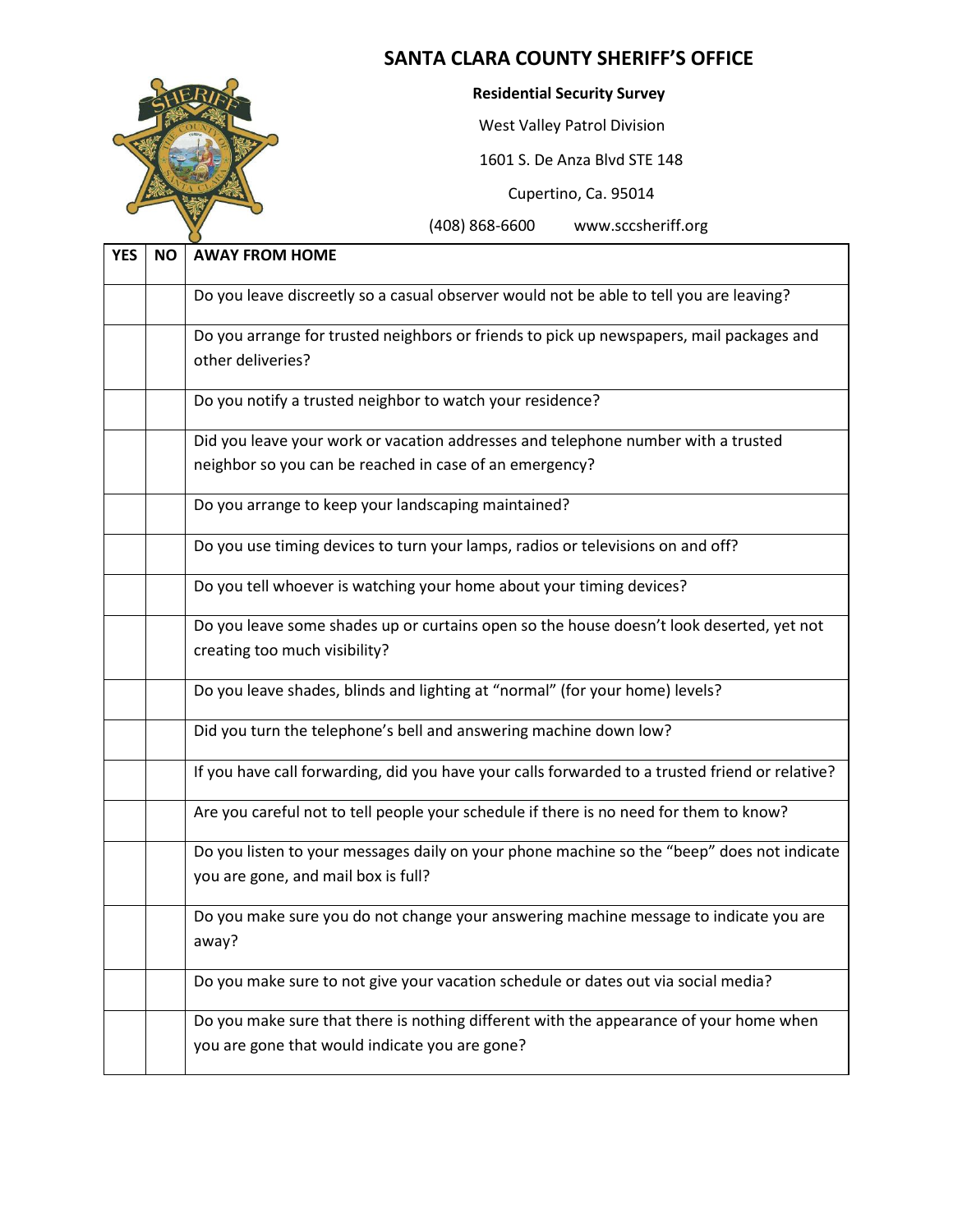

| <b>YES</b> | <b>NO</b> | <b>AWAY FROM HOME / AND OTHER ISSUES</b>                                                              |
|------------|-----------|-------------------------------------------------------------------------------------------------------|
|            |           | Do you hide garbage cans or invite a neighbor to put trash in them so it looks like you               |
|            |           | are home, and place them and remove them from the street on collection day?                           |
|            |           | Do you park a car half-way down your driveway so it looks like someone is home, and                   |
|            |           | makes it harder for a thief to load up goods?                                                         |
|            |           | Do you not utilize the "away from the office" feature on your email?                                  |
|            |           | Do you use a safety deposit box?                                                                      |
|            |           | Do you not keep keys easily accessible in your home to the casual guest/burglar?                      |
|            |           | Do you not put valuables in an obvious spot? (i.e. - master bedroom, jewelry box)                     |
|            |           | Did you change your alarm code so it does not have the manufacturer's or previous                     |
|            |           | owner's code as a viable option anymore?                                                              |
|            |           | Do you retrieve your mail as soon as possible, and not leave outgoing mail to be picked               |
|            |           | up - especially with the flag raised?                                                                 |
|            |           | Do you make sure you remove flyers from your front door so it looks like you are home?                |
|            |           | Do you keep a list of all valuable property? And, do you keep this list in a safe place?              |
|            |           | Do you have a list of the serial numbers of your watches, cameras, computers and                      |
|            |           | similar items?                                                                                        |
|            |           | Have you engraved items of value, such as electronic equipment?                                       |
|            |           | Do you have a detailed description (or photos) of other valuables that do not have serial<br>numbers? |
|            |           | Do you avoid unnecessary display or publicity of your valuables?                                      |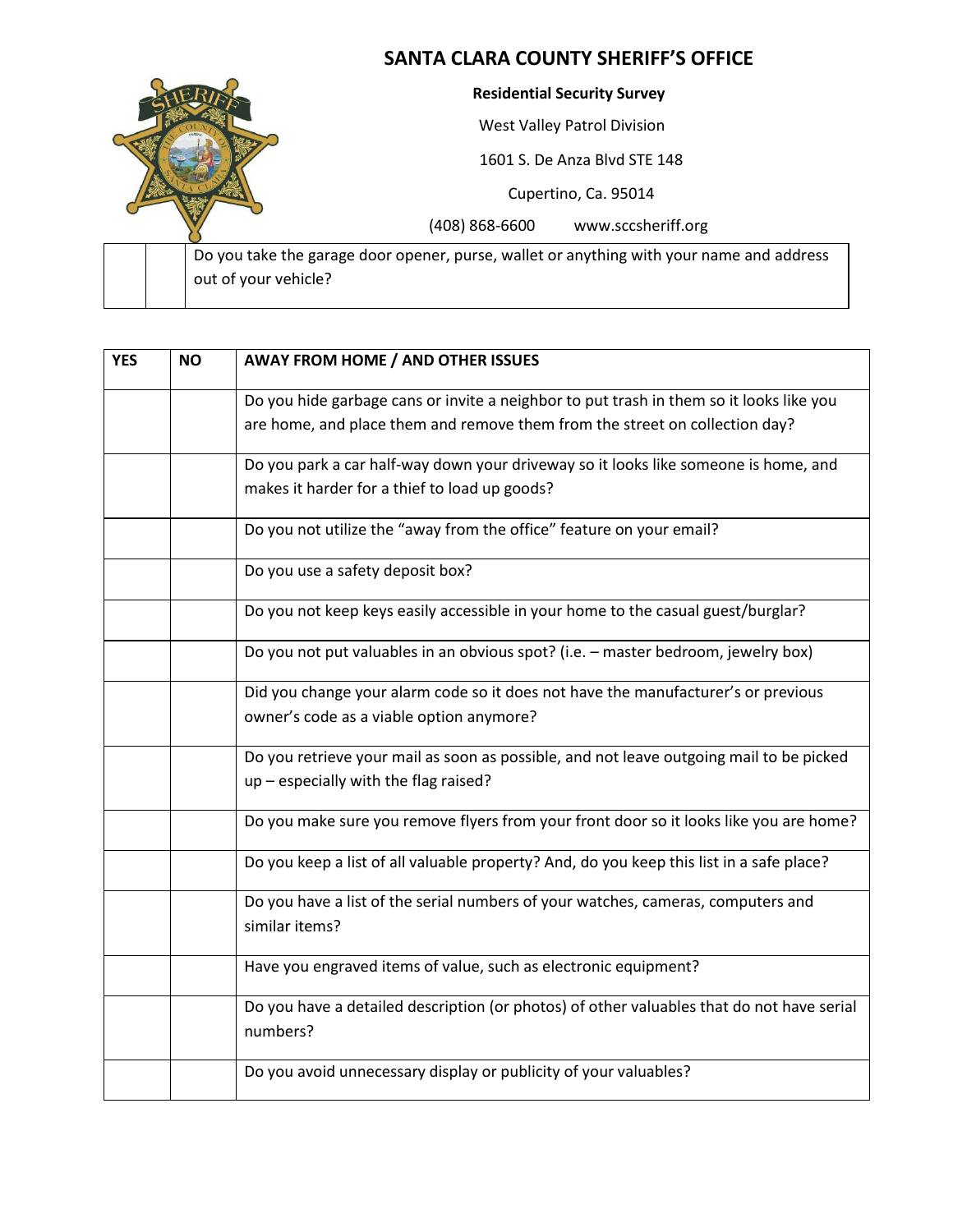

#### **Residential Security Survey**

West Valley Patrol Division

1601 S. De Anza Blvd STE 148

Cupertino, Ca. 95014

| Do you keep excess cash and other valuables in a bank?                                                                                                                     |
|----------------------------------------------------------------------------------------------------------------------------------------------------------------------------|
| Have you told your family what to do if they discover a burglar breaking in or already in<br>the house?                                                                    |
| Have you told your family to leave the house undisturbed and call the sheriff or police if<br>they discover a burglary has been committed?                                 |
| Do you have emergency telephone numbers listed by or on your phone?                                                                                                        |
| Do you have a security closet with a solid core door, pinned hinges and deadbolt lock?                                                                                     |
| Do you know your neighbors?                                                                                                                                                |
| Do you belong to an official Neighborhood Watch Program?                                                                                                                   |
| Do you give out personal information only when necessary?                                                                                                                  |
| Do you shred personal information when no longer needed?                                                                                                                   |
| Do you only open the door to people you know?                                                                                                                              |
| Do you test your smoke and burglar alarms?                                                                                                                                 |
| Do you put away valuables, including bikes?                                                                                                                                |
| Do you have a phone with numbers that light up?                                                                                                                            |
| Do you have emergency supplies on hand for fire, earthquakes or power outages?                                                                                             |
| Do you have a landline phone in your home?                                                                                                                                 |
| Do you have more than just a portable phone in your home?                                                                                                                  |
| Are you not listed in the phone book?                                                                                                                                      |
| Do you not mention confidential issues in front of your children, where they might share<br>sensitive information with someone who could use that information against you? |
| Do you have a cell phone?                                                                                                                                                  |